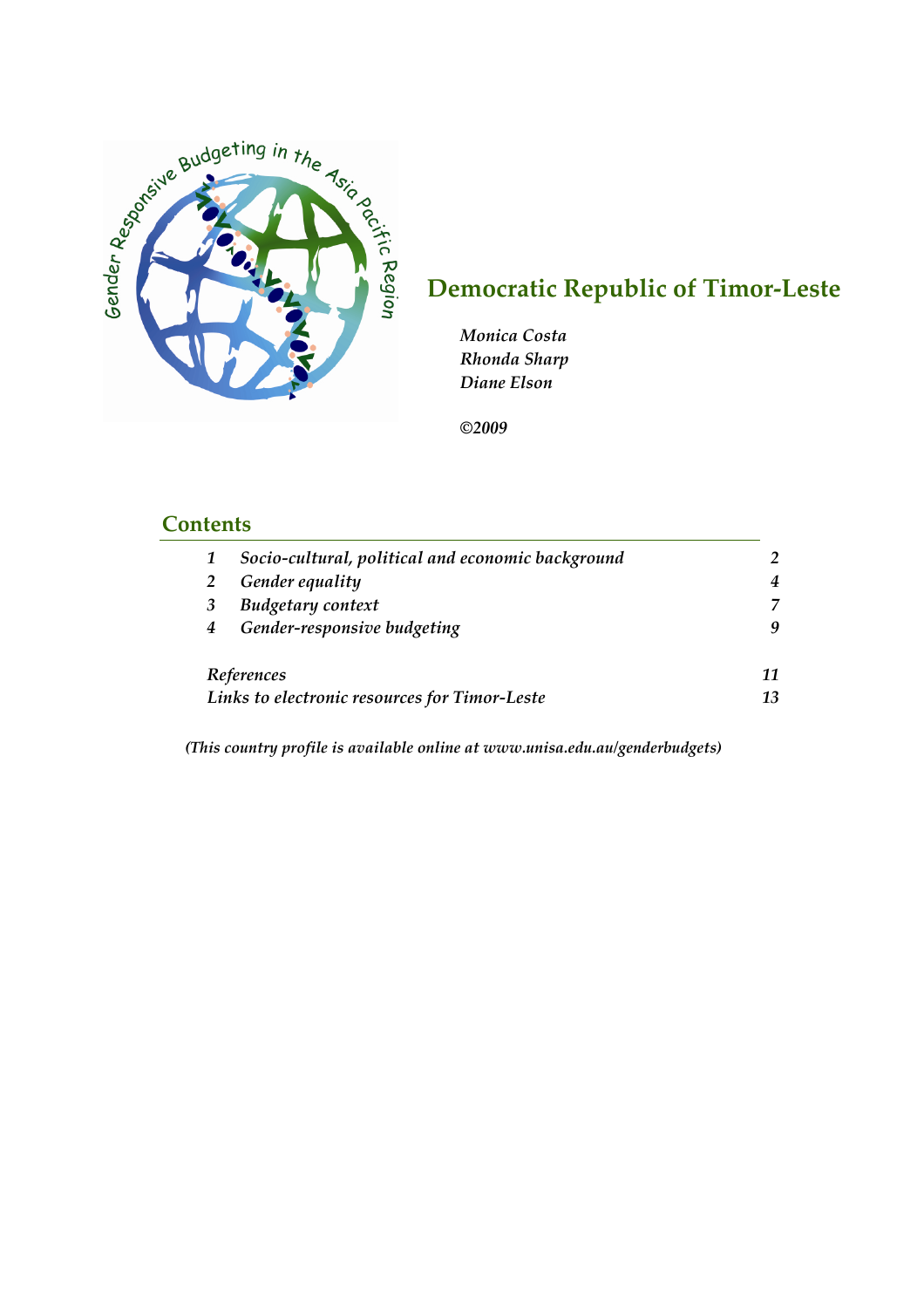# **1 Background**

| Socio-economic indicators                                                         |                         |  |  |
|-----------------------------------------------------------------------------------|-------------------------|--|--|
| Population in 2008                                                                | 1.1 million             |  |  |
| Projected population change 2008–50                                               | 179%                    |  |  |
| Percent urban (% of total population) 2008                                        | 22%                     |  |  |
| GDP per capita, (PPP \$US) 2004                                                   | <b>US\$732</b>          |  |  |
| Human Development Index 2005<br>Human Development Index rank 2005                 | 0.514<br>150th (of 177) |  |  |
| Proportion (percent) of population below the Poverty Line (\$1 PPP a day)<br>2005 | <b>20%</b>              |  |  |

*Sources: UNDP (2007)* Human Development Report 2007/08; *Population Reference Bureau, (2008)* World Population Data Sheet. *Asian Development Bank (2008)* Key Indicators for Asia and the Pacific 2008. (See [Explanatory](http://resource.unisa.edu.au/mod/resource/view.php?id=7334) Notes for details).

Timor‐Leste is located in the Timor Sea between Indonesia and Australia. The country forms the eastern half of the island of Timor, adjacent to Indonesian West Timor, the islands of Atauro and Jaco, and an enclave in West Timor, Oecussi. About thirty languages and dialects have been identified in Timor‐Leste, although Tetum is spoken by 46.2% of the population (Timor‐Leste Planning Commission 2002; Durand 2006; Timor‐Leste National Commission for Research and Development (NCRD) 2008). A commitment to multiculturalism is outlined in the Constitution, which acknowledges Tetum and Portuguese as the official languages, and Indonesian and English as working languages (NCRD 2008). More than 90% of the population described itself as Roman Catholic (Timor‐Leste Government date unspecified; Durand 2006). With an annual population growth rate estimated at 3% between 2008 and 2015, the population is expected to more than double by 2050 (see table above). As a result Timor‐Leste has a very young population, with an estimated 62% of the population under the age of 24 (NCRD 2008: 17).

Several key moments in Timor-Leste's recent history can be identified (World Bank 2005: 3). On the 28th November 1975 Timor‐Leste declared independence from Portugal but shortly afterwards was invaded by Indonesia. It then remained occupied until May 2002 when independence was restored. However, throughout the Indonesian occupation armed resistance existed, and was supported by local citizens and an extensive Timorese diaspora. It has been estimated that during the occupation, one third of the Timorese population died due to conflict, malnutrition and poor health services (Timor‐Leste Government and UN 2004: 10).

In 1999, following the resignation of Indonesia's President Suharto (see Case Study: Indonesia), the Indonesian Government, led by President B. J. Habibie, proposed a 'Popular Consultation' on the status of Timor‐Leste. This offered a choice between autonomous status within Indonesia and independence (Hicks 2004: 140). On 30 August 1999, 98% of the eligible voters participated, of which 78% voted against autonomy and opted for independence (Durand 2006: 15; Hicks 2004: 140). The Timor‐Leste Government and the United Nations (2004: 11) brought to light that pro‐integration militia gangs, with the support of the Indonesian military, responded to the election result with violence and intimidation. It was revealed that the withdrawal of the Indonesian military had resulted in the displacement of one‐third of the population, up to 2,000 reported deaths and the destruction of 70% of infrastructure. In September 1999 a multi-lateral peacekeeping intervention, the International Force for East Timor (INTERFET), led by Australia, was deployed to bring an end to the unrest. In the following month, Timor-Leste was placed under a United Nations Transitional Administration (UNTAET) executive, judicial and legislative administration in preparation for independence in 2002 (Durand 2006; Timor‐Leste Government and UN 2004; World Bank 2005).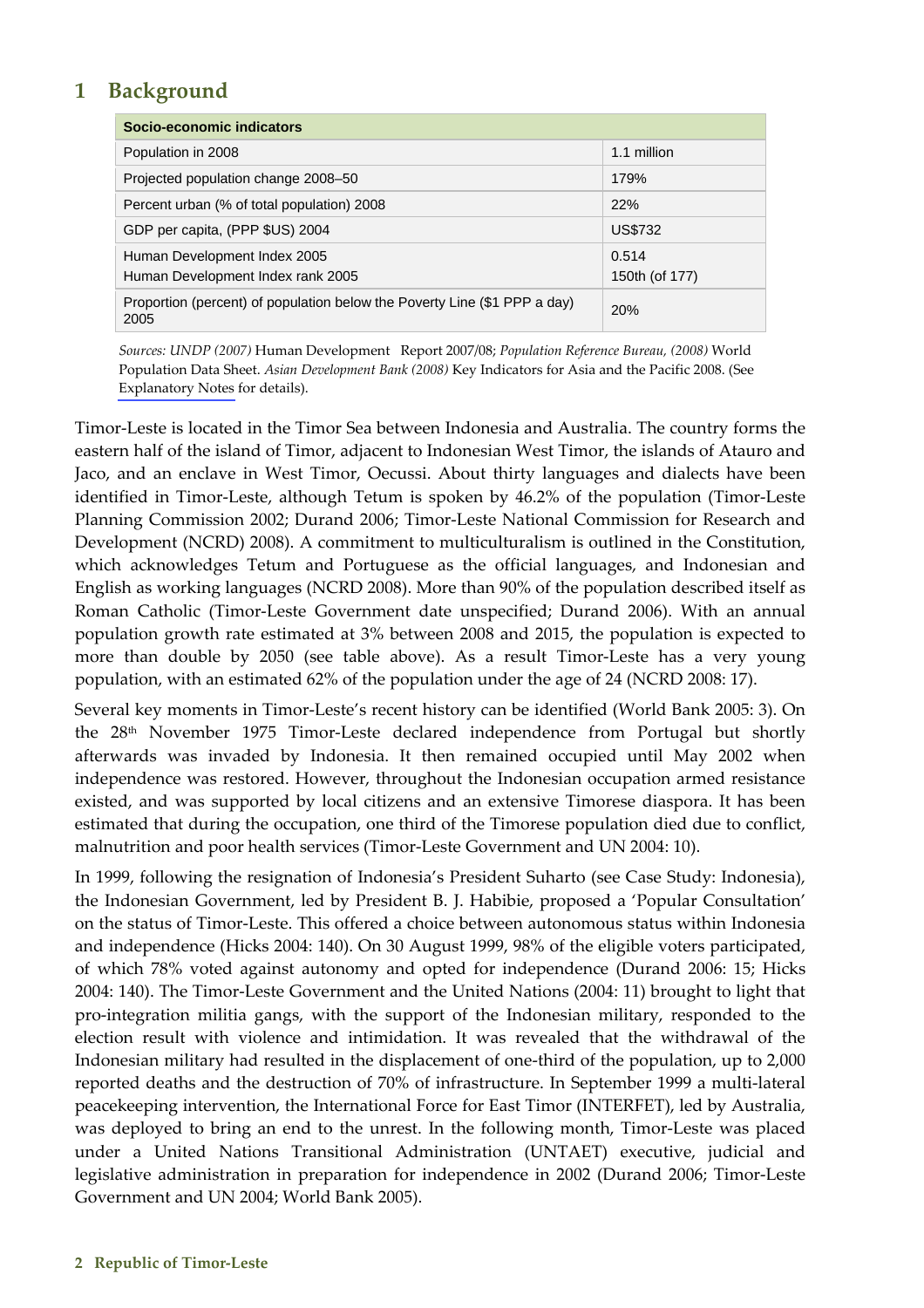In the aftermath of independence, Timor emerged as one of the world's youngest democracies. Parliament, the judiciary system and the Office of the President were established but lacked appropriate legal frameworks, qualified staff, offices and equipment (World Bank 2005). Since then the Timorese government has argued that it has successfully established 'the core institutional infrastructure of a democratic sovereign State, essential for the running of a marketbased economy' (NCRD 2008: 15). However, Rosser (2008: 11) has observed that the lack of skilled bureaucrats and standard administrative procedures maintain weak institutional capacity at the government level.

A crisis triggered in 2006 by a split within the Armed Forces revealed the vulnerability of institutions in the justice, defense and security sectors (NCRD 2008). This unrest led to a social, political and humanitarian crisis and to an estimated contraction of 5.8% of the domestic economy. With international support, including an expanded United Nations Security Council mandate, peace and stability have been restored in Timor-Leste. In 2007 the first postindependence national elections managed by Timorese was held. These elections resulted in a National Parliament with representation of seven of the fourteen competing political parties and coalitions (NCRD 2008: 18). The current government is composed of a coalition with former independence leaders Kay Rala Xanana Gusmão as Prime Minister, and José Ramos Horta as the country's President.

Of on‐going concern is Timor's economic outlook. With one‐third of the population engaged in subsistence agriculture, Timor‐Leste is one of the least developed economies in South East Asia. With a per capita income of only US\$732 (see table), the World Bank has classified Timor‐Leste as a low middle income economy (World Bank 2009). The government's 2008 *State of the Nation Report* (NCRD 2008: 36) highlighted the problem that while economic growth has been built on oil and gas revenues, these have not trickled down to the population. While in 2002 oil and gas income represented a mere 3% of the Gross National Income (GNI), by 2006 its share was 58% (Rosser 2008: 1). A stagnant non‐oil economy; a high unemployment rate, particularly in urban areas and among youth; vulnerable public service; fragile social cohesion; and a weak and government‐dependent indigenous private sector have been identified as the structural issues that need to be tackled for the future viability of the state and the democratic process (NCRD 2008: 24).

Overall, Timor‐Leste 's human development index position (150/177) is at the tail‐end of countries in the Asia Pacific region (see table). While it is on track to meet the 2015 *Millennium Development Goals* (MDGs) targets that boys and girls complete a full course of primary schooling and to reduce gender disparity in all of education (UNDP 2008), it is unlikely to meet other goals without significant changes (UNDP 2008). This has been further confirmed by the *2009 The Millennium Development Goals – Timor‐Leste* (Timor‐Leste Government and UN 2009: 9), produced by the government in partnership with the United Nations. This report noted that enrolment rates in primary education have increased from 65% in 1999 to 74% in 2007. However, the Administrative data from the Ministry of Education demonstrated that only 56% of students enrolled in Grade 2 in 2003 reached Grade 5 in 2006 a result of the high repetition and drop-out rates (NCRD 2008: 45). In 2007 adult literacy was only 58%, confirming the non-universality of primary education (NCRD 2008: 17). The CEDAW government report notes the importance of economic status for determining educational opportunities. In 2001‐2002, 64% of the poorest quintile were enrolled in primary education whereas 90% of the wealthiest quintile were enrolled (Timor‐Leste SEPI 2007: 230).

Poverty is widespread and has been increasing. The 2007 Timor-Leste Survey of Living Standards (TLSLS), which uses the new poverty line of \$0.88 per person per day, shows that the incidence of poverty has increased significantly from 36% in 2001 to 50% in 2007 (UNDP 2008). While the labour force participation rate was 64% in 2006, a mere 10% of the workforce was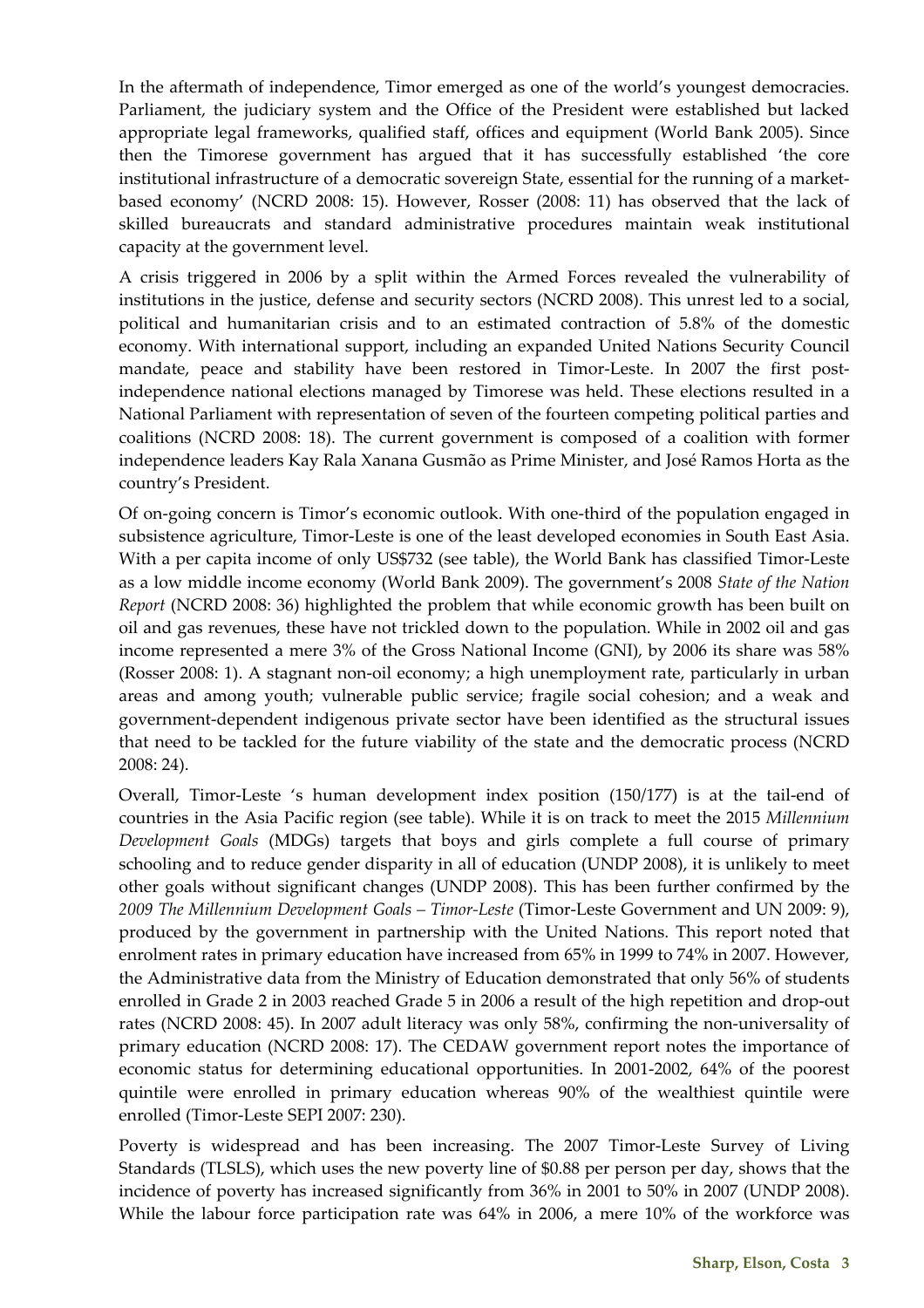actually receiving pay (Timor‐Leste Government and UN 2009: 20). The tensions faced by the government are summarised in the *2008 National Priorities*: '[t]he 400 or so formal jobs created each year are not contributing to job creation when compared with the 15‐16,000 new entrants to the labor market' (Timor‐Leste Government 2008: 3).

Donor support has been critical in restoring infrastructure, establishing governance structures and institutions, developing a civil service and preparing the first National Development Plan, which draws its specific targets from the Millennium Development Goals (Timor-Leste Government and UN 2004: 53; NCRD 2008: 38). A joint Timor‐Leste Government and AusAID report (2008: 4) highlighted that while regular donor coordination meetings and development partners meetings have been held every six-months since January 2000, there is a degree of 'partner government fatigue'. The diversity of donors present in Timor – with competing agendas, requirements, programs and modalities – has resulted in difficulties for government. It was further noted in the joint report that development efforts have fallen short of reaching the rural communities and that the government has been perceived as being responsive to the donor community yet poorly accountable to the Timorese.

# **2 Gender equality**

| <b>Gender equality indicators</b>                                                                              |                                |  |  |
|----------------------------------------------------------------------------------------------------------------|--------------------------------|--|--|
| Gender Development Index (GDI) value 2005<br>Gender Development Index (GDI) rank 2005                          | Not available<br>Not available |  |  |
| Gender Empowerment Measure (GEM) value, 2007/08<br>Gender Empowerment Measure (GEM) rank, 2007/08              | Not available                  |  |  |
| Gender Gap Index (GGI) value 2007<br>Gender Gap Index (GGI) rank 2007                                          | Not available<br>Not available |  |  |
| Seats in parliament held by women (% of total) 2007                                                            | 25.3%                          |  |  |
| Population Sex Ratio (males per 100 females) 2005                                                              | 103.01                         |  |  |
| Maternal Mortality Ratio (per 100,000 live births) 2005                                                        | 380                            |  |  |
| Adult literacy rate, female (aged 15 and older) 2005<br>Adult literacy rate, male (aged 15 and older) 2005     | Not available<br>Not available |  |  |
| Gross secondary enrolment: Ratio of female rate to male rate 2005                                              | 1                              |  |  |
| Gross secondary enrolment: Female ratio (% of the female secondary<br>school aged population) 2005             | 52%                            |  |  |
| Share of women in wage employment in the non-agricultural sector (%<br>of total employment in the sector) 2004 | 35%                            |  |  |
| Ratification to CEDAW (year)                                                                                   | 2003                           |  |  |

Sources: UNDP (2007) *Human Development Report 2007/08;* World Economic Forum (2007) *The Global Gender Gap Report*; UN Statistics Division (2008) *Millennium Development Goal Indicators*; United Nations Population Division (2008) *World Population Prospects*. (See [Explanatory](http://resource.unisa.edu.au/mod/resource/view.php?id=7334) Notes for details).

Since independence in 2002 Timor-Leste has made progress in formally recognizing women's rights and adopting gender equity goals. In 2003 it ratified the Convention for the Elimination of All Forms of Discrimination Against Women (CEDAW). The principles of gender equality were incorporated into the Constitution and the 2002‐2007 National Development Plan adopted the principle of gender mainstreaming (ADB and UNIFEM 2005; Timor‐Leste Secretary of State for Promotion of Equality (SEPI) 2007). Significantly, gender equity goals were absent in the 2008 National Priority commitments, which outlined the chief priorities for the country's road to stabilization and recovery from the 2006 crisis.

Gender inequalities remain widespread across social, economic and political arenas (NCRD 2008: 17). While there has been progress in adult literacy, women's literacy rates have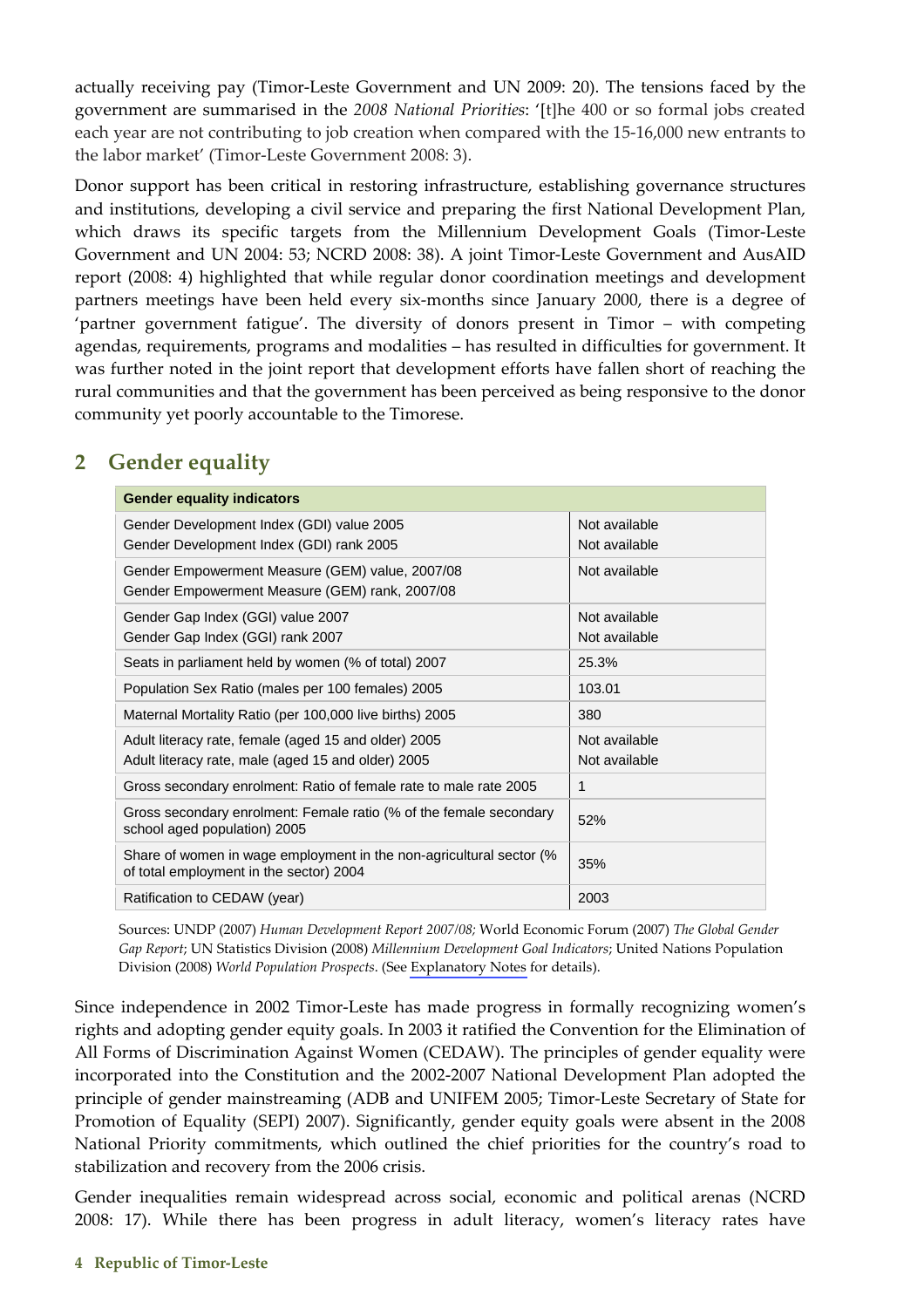consistently been lower than men's (NCRD 2008). In 2001 the ratio of literate women to literate men was 96% but by 2007 it had dropped to 93%. Women's illiteracy levels have been particularly evident in rural areas (Timor‐Leste Government and UN 2009: 33) where only 30 to 40% of girls reach high school and women's literacy level is below 50% (Timor‐Leste NGO Forum 2009: 9).

Gross school enrolments are low for both boys and girls, but female enrollment rates drop off rapidly at secondary and tertiary levels. The gross primary school enrolment ratio (2000–2007) for girls was 67%, falling to 54% at secondary level (UNICEF 2006). At the tertiary level women's enrollment rates are half the number of males' and the number of tertiary education male graduates is 2.6 times the number of female graduates (Timor Institute of Development Studies (TIDS) 2007). Research on student achievements in selected grades within the primary schools in 2003 drew attention to the girls lower achievement grades when compared with the boys, a result of the girls' lack of time to dedicate to schooling and their additional role within the household (Asian Development Bank and UNIFEM 2005: 35). The government's CEDAW Report in 2007 noted several reasons preventing girls from going to school including: long distances between schools and the communities; parents concerns with exercise of discipline; poor toilet facilities; and cultural beliefs and roles in the community (SEPI 2007: 14).

The gender division of labor in Timor‐Leste's economy remains inflexible (Diamond 2004). Women have a smaller participation in the work force and are usually at the lower ranks of the hierarchies, with lower salaries, fewer benefits and less possibility to advance in their professional careers (SEPI 2007). In 2007 women's comprised only 36% of the non‐agricultural sector workforce (Timor-Leste Government and UN 2009: 33). In 2005, women represented around 25% of the civil service, but held only 2% of the highest positions (Ospina 2008). The Asian Development Bank and UNIFEM (2005: 23) estimate that the gender wage gap is high, with women earning one eighth of men's earnings.

In the sphere of health, maternal mortality in Timor-Leste is amongst the highest in the world. In 2000 it was 380 per 100,000 births (see table) but was more recently estimated at 420‐660 per 100,000 live births (NCRD 2008: 47). Malnutrition among pregnant women is also high (SEPI 2007). Domestic violence remains prevalent. The 2006 crisis and political instability aggravated women's vulnerability to violence, particularly in the internal displaced camps (Ellsberg *et al*. 2008; Araujo 2004).

In the political arena, women's participation in key decision-making positions is improving. For example, in the first national Parliament 26% of members were women (UNDP 2006). However, Ospina (2008) observes that women's high level of representation in Parliament does not equate with influence in decision-making. Voting is broadly along hierarchical and along party lines, and as a result, mobilization against the party line is uncommon. Furthermore a study undertaken in 2007 highlighted that in 2006 only 1.5 percent of the 442 head of villages elected were women. On the other hand, within the village councils women outnumber men (TIDS 2007: 26).

Since independence efforts to improve performance on gender equality have led to significant 'institutional and policy initiatives and successes' (Trembath and Grenfell 2007: 12). A Secretary of State for Promotion of Equality (SEPI) was set up by the government elected in 2007. SEPI draws from the experience of the Office of the Advisor of the Prime Minister on the Promotion of Equality (OPE), which operated between 2002 – 2006, and the UNTAET Gender Unit active between 2000 ‐ 2002. SEPI's responsibility is to ensure that gender‐responsive systems, resources and instruments are implemented (Timor‐Leste Ministry of Finance 2008). The Secretary of State holds a seat in the Council of Ministers.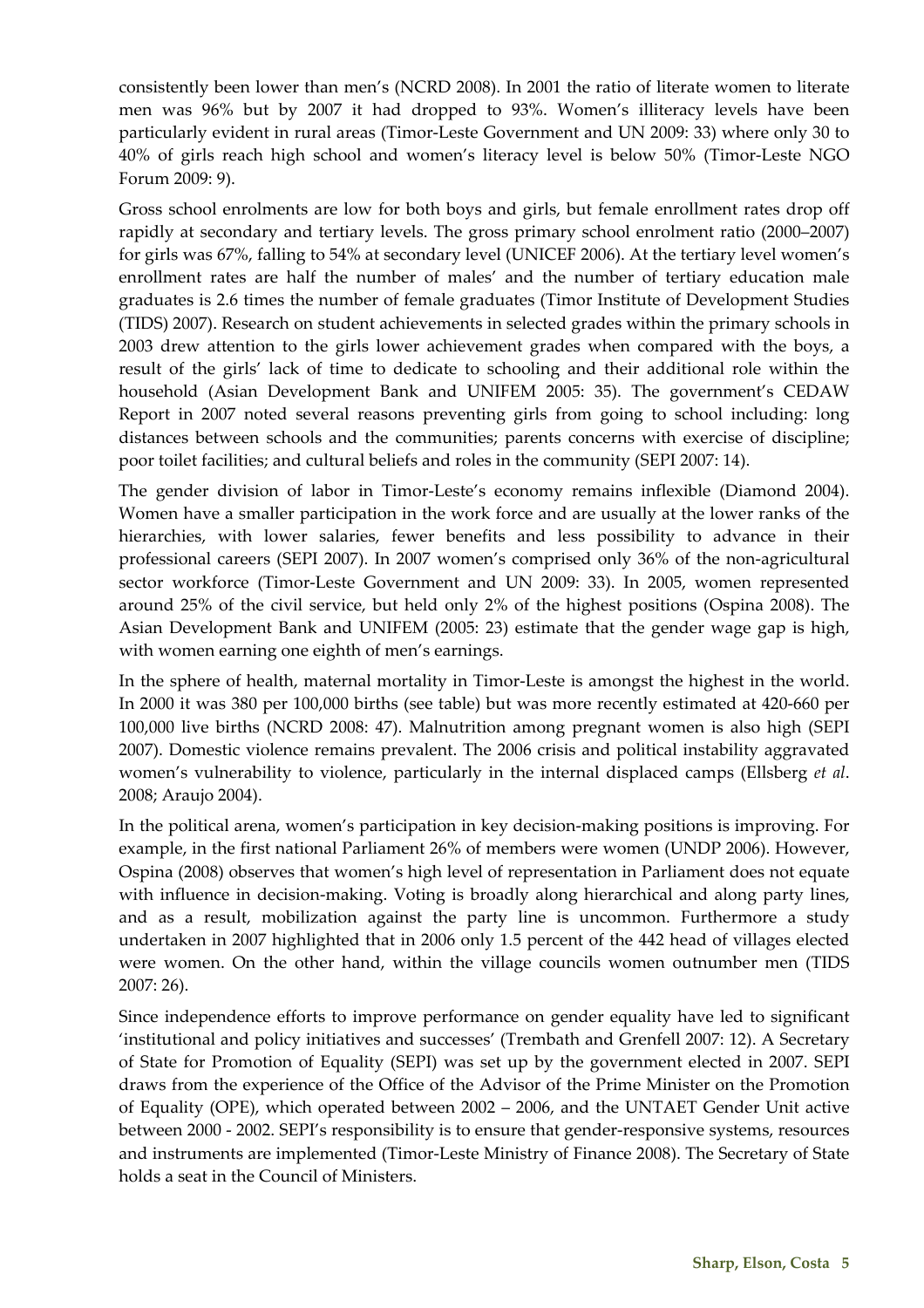The Asian Development Bank and UNIFEM (2005: xii) have highlighted that the government is pursuing a strategy of affirmative action evident by establishing quotas for women's representations in the *suco* (village) council elections. Gender mainstreaming approaches have been initiated in four key sectors – education, justice, health and police – resulting in the establishment of working groups and task forces in each sector, the development of gender‐ sensitive targets and indicators and of sex‐disaggregated databases in sector ministries and the provision of gender training programs (ADB and UNIFEM 2005: 13).

Further, an inter-ministerial working group has been created to develop gender focal points in each Ministry to provide advice on gender mainstreaming strategies. The 2006 crisis resulted in a stall of these steps towards gender mainstreaming. Since 2007 SEPI has been re‐activating some of these initiatives including the gender focal points working groups, at Ministerial and District Levels, and expanding its activities and the quality of its team to effectively fulfil its mandate. In the Parliament a Women's Political Caucus was established in 2006 (Johnston and Stanislaus 2008). In 2008 the Council of Ministers, through a resolution, attempted to garner high-level support and re-energise the gender focal points at the ministries and the district level to support gender mainstreaming efforts (NCRD 2008). However, a number of factors hinder gender mainstreaming in both development agencies and in government. Nelson (2008: 58) has identified a number of challenges including: the lack of political will and poor technical skills; resistance to change; the male nature of the existing organizational cultures which marginalize gender equality concerns; and, finally, inadequate financing to progress gender equality at all levels.

The commitment to gender equality has found support in donor agencies, which have been the main source for funding gender equality (SEPI 2007). UNDP, Irish, Australian, Swedish, Spanish and Norwegian Governments, European Union, UNIFEM, UNCDF are some of the donor agencies engaged in this sector. For example, UNIFEM, with support from the Irish government, has been leading assistance to gender mainstreaming through the deployment of advisory support in the gender mainstreaming flag areas – education, health, SEPI, justice, agriculture and finance (email communication with donor 04/05/09).

Civil society groups have had some success in pursuing gender equality in the political sphere (Ospina 2008: 44). Trembath and Greenfell (2007: 11) have highlighted that since Independence, numerous organisations have been engaged in activities aimed at reducing the inequities faced by women, ranging from advocacy and public education campaigns to service delivery. NGO advocacy and campaigning for the establishment of services have contributed to nation‐building efforts and the development process. Moreover several civil society networks have been established to build a common ground for responding to gender‐based issues (such as gender‐ based violence and political participation). At four year intervals since 2000, women's NGOs have met as the National Women's Congress in Timor-Leste in order to discuss priorities and concerns for national development. Rede Feto, the umbrella network for gender‐focused organizations, was one of the outcomes of this Congress (Trembath and Grenfell 2007: 12). Redo Feto now facilitates the four yearly National Women's Congress, which identifies priorities for women and lobbies the government to implement of these priorities. This umbrella organization has been important in promoting gender mainstreaming within government and advocating for the proposed domestic violence law. Trembath and Grenfell (2007: 12) have observed that these local organisations have been supported by international organisations, particularly through the provision of technical advice. Further, Diamond (2004) notes that most research on gender issues is funded by donor agencies, with academia in Timor‐Leste poorly engaged with this sector.

### **3 Budgetary context**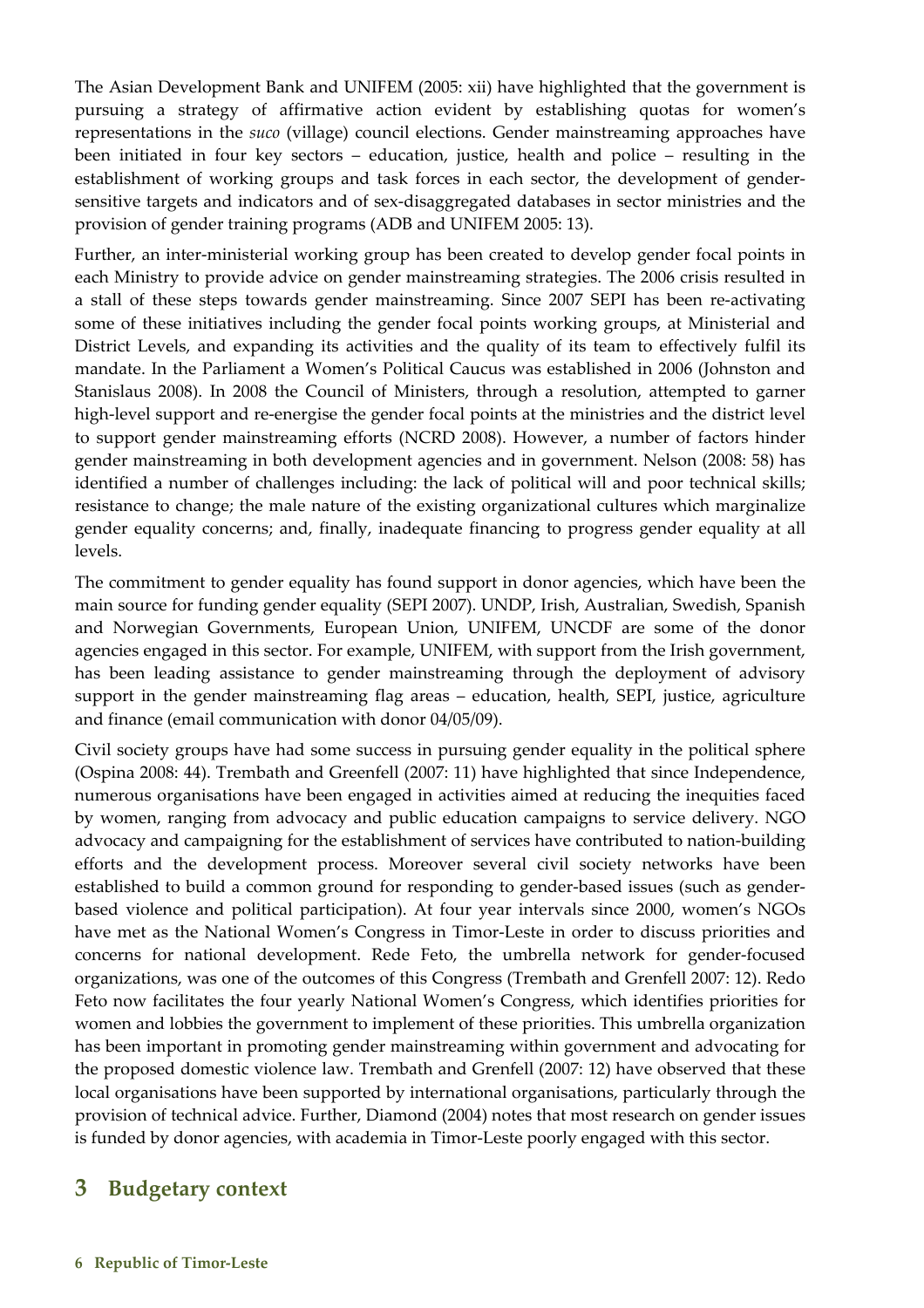| <b>Budgetary indicators</b>                                                                                                              |                                |  |  |
|------------------------------------------------------------------------------------------------------------------------------------------|--------------------------------|--|--|
| Central Government tax revenue (% of GDP) 2003<br>Central Government total expenditure (% of GDP) 2003                                   | Not available<br>Not available |  |  |
| General Government public expenditure on education<br>(% of GDP) 2002-05                                                                 | Not available                  |  |  |
| General Government public expenditure on education<br>(% of total expenditure) 2008                                                      | 6.7%                           |  |  |
| General Government public expenditure on health<br>(% of GDP) 2004                                                                       | 8.8%                           |  |  |
| General Government public expenditure on health<br>(% of total government expenditure) 2008                                              | $4\%$ *                        |  |  |
| Central Government military expenditure (% of GDP) 2005<br>Central Government public expenditure on defence<br>(% of total outlays) 2008 | 1.2%<br>$2.9\%$ *              |  |  |
| General Government total debt service (% of GDP) 2005                                                                                    | Not available                  |  |  |
| Open Budget Index: Overall score                                                                                                         | Not available                  |  |  |

Sources: UNDP (2007) Human Development Report 2007/08; UNESCAP (2008) Statistical Yearbook for Asia and the Pacific; IMF (2007) Government Finance Statistics; Open Budget Initiative (2008).

\* These figures were not available in general sources used. Estimates have been calculated by the research team using 2008 mid-year appropriation budget documents (available at [www.mof.gov.tl](http://www.mof.gov.tl)). The budget increased significantly in the mid‐year appropriation drawing from the Petroleum Fund.

As a post-conflict state Timor-Leste has undergone significant institutional reforms often as a result of donor assistance. Since 1999 donors have given technical expertise, provided individual training to civil servants and supported the development and improvement of administrative procedures (Rosser 2008). In particular, aid has been provided to improve centralized budgeting functions and the Ministry of Finance has started to include donor aid within the annual budget (Timor‐Leste Government and AusAID 2008).

The government has put considerable effort into connecting the national planning process to the budgeting process (World Bank 2005: 8). The East Timor Vision 2020 drew on a large-scale participatory exercise involving 980 communities and 38,293 people (Timor‐Leste Planning Commission 2002). Based on this exercise, a medium‐term planning exercise was undertaken, the 2002‐2007 National Development Plan (NDP). The aim of this Plan was to anchor the annual planning exercises and to guide donor‐funded projects. However, lack of oversight has led to limited consultation within the annual planning and budgeting processes of the NDP (NCRD 2008: 9). Since 2003 all ministries prepare and submit Annual Action Plans (AAPs) and Quarterly Reporting Matrices (QRMs) which aim to translate the development priorities as stated in the 2002-2007 National Development Plan into a national expenditure plan (Timor-Leste Government 2003). Informing the AAPs are also the Sector Investment Programs (SIP), which describe medium-term priorities for policies and programs and indicate expenditure programs for funding including from the donor community. However, the SIPs have been put on hold by the government elected in 2006 (NCRD 2008: 9). Some commentators have pointed to continuing weak links between the planning process and the implementation of the budget (Bowles *et al.* 2008; Linpico 2007). On the other hand, budgetary documentation has been remarkably detailed and the World Bank (2004) has noted the quantity of information on external financing, agency and program expenditure levels and estimates.

The most recent assessment on the current status of development within Timor-Leste is provided within the *State of the Nation Report* (NCRD 2008: 34). This report has highlighted that 'poverty reduction, regional and rural development' effectively received a mere 5% of total budget expenditure in 2007. In 2004, the World Bank (2004: vi) drew attention to the fact that social sectors were allocated resources below the targets outlined in the 2002–2007 National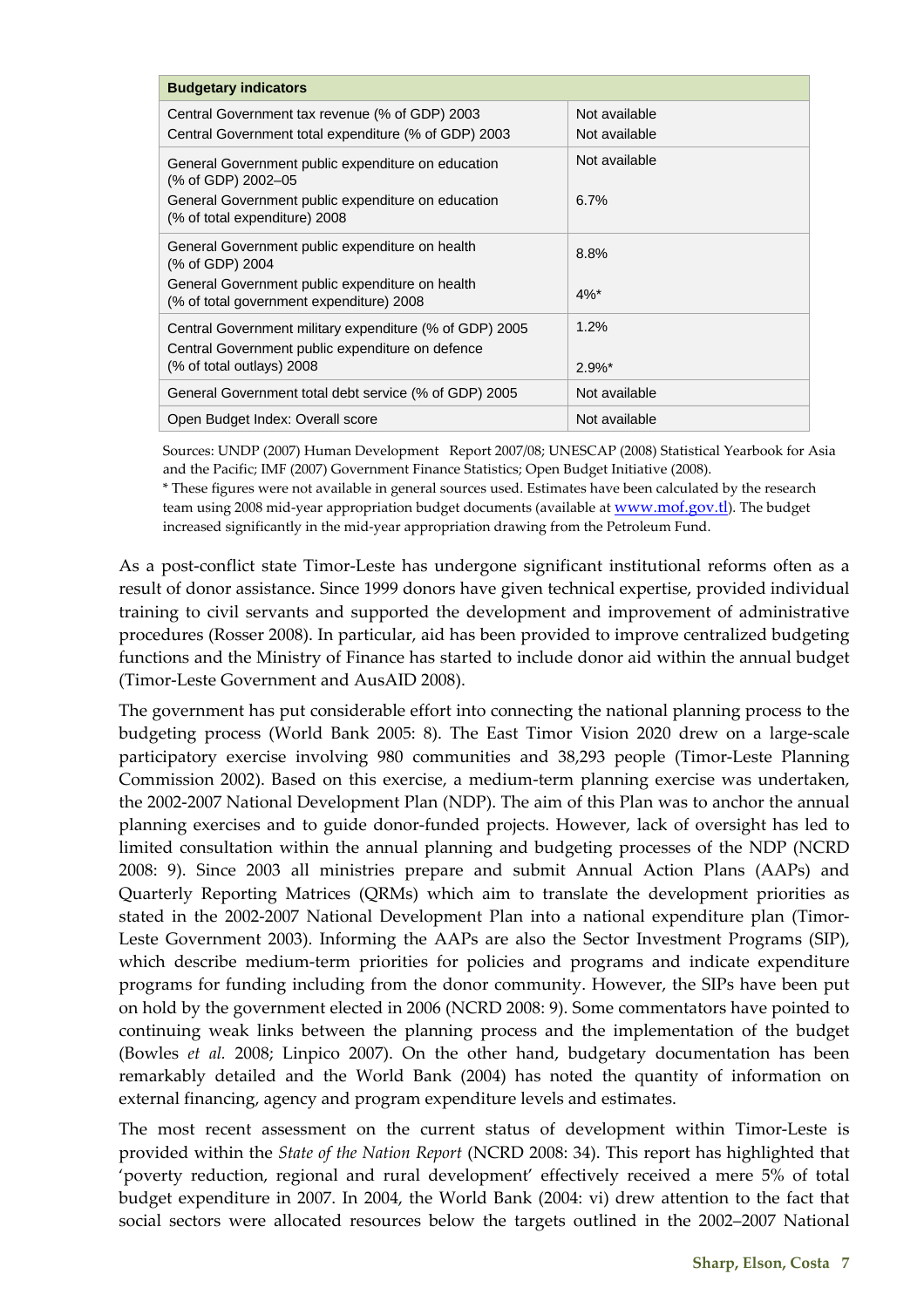Development Plan while police and defence expenditures were above their targeted commitments.

A major problem in implementing the budget is the government's poor capacity to implement its programs resulting in budgets not being spent as planned (Linpico 2007: 15; NCRD 2008). The *State of the Nation Report* (NCRD 2008: 33) highlighted that in the previous two years cash disbursement was 50% of the total budget and was mainly directed at short-term investments. Such problems can be partially attributed to the lack of skilled staff and effective administrative procedures (Rosser 2008: 13). Contributing to this state of affairs are highly centralized procurement processes, centralized controls prior to the commitment of funding, poor capacity and lack of communication between the Ministry of Finance and line departments, and the lack of a system to disburse funds at the district level (Linpico 2007: 15; World Bank 2005). To address these issues in 2004 an inter‐ministerial commission was established to improve budget execution. Other initiatives undertaken to improve budget execution include: identification and detailing of the capital development allocations for specific ministries to improve transparency; and mandating specific staff and advisers with past experience and capacity to execute capital development allocations (World Bank 2005). It has been further noted that an integrated financial management information system is required to improve analysis on expenditure execution at agency level (Linpico 2007). Recently there has been a call for the implementation of Medium Term Fiscal Framework in Timor‐Leste (NCRD 2008: 37).

While the budget is subject to scrutiny through an annual external financial audit, this assessment of the government's performance has been considered insufficient. Corruption has been identified as a growing issue in the bureaucracy (Drysdale 2007: 69; Rosser 2008: 12; World Bank 2005). Indeed, Timor‐Leste ranked 145 worst of 180 countries in the 2008 Corruption Perception Index, with an index of 2.2 (the index ranging from 10, low perception of corruption, to 0 implying a high degree of perceived corruption) (Transparency International 2008). Recently civil society organizations have argued that the general public has been facing obstacles in accessing 'information about and giving input to government decisions and legal information, and therefore understanding rule of law and accessing rights and justice'. The lack of debate on the civil code which was not made available in Tetum or Bahasa Indonesia has been provided as an example (Timor‐Leste NGO Forum 2009: 3). With 2008 coined as *Year of Administrative Reform,* the government has committed itself to improved internal audit and parliamentary scrutiny (Timor-Leste Government 2008). Efforts to strengthen internal audits however are constrained by the significant gaps in the legal framework, as the High Administrative, Tax and Audit Court is yet to be established (Linpico 2007: 18).

A central feature of Timor‐Leste's public finances is the reliance on a single revenue source. Currently the revenues derived from the Petroleum Fund contribute to more than 90% of the government revenue from non‐aid sources (NCRD 2008). In 2005, following broad consultations, the government established a Petroleum Fund to accumulate and manage the financial resources derived from the exploitation of the oil and gas revenues in the Timor Sea. This Fund was designed to, on the basis of the fiscal year, fund the national budget deficit while saving wealth for future Timorese generations (Drysdale 2007; NCRD 2008; World Bank 2005). As outlined in the law that created this Fund, such transfers to the annual budget should not surpass the Estimated Sustainable Income, calculated annually as 3% of the estimated petroleum wealth. While national and international voices have risen arguing for caution on withdrawals from the Petroleum Fund to finance the budget deficit, the mid 2008 budget appropriation was passed which implied doubling the budget transfer (Costa 2008). Civil society organisations have voiced their concern with the fact that this was financed by a transfer of US\$686.8 million, implying that more than 85% of the budget was supported from the Petroleum Fund. This amount has been estimated as being higher than the calculated Estimated Sustainable Income at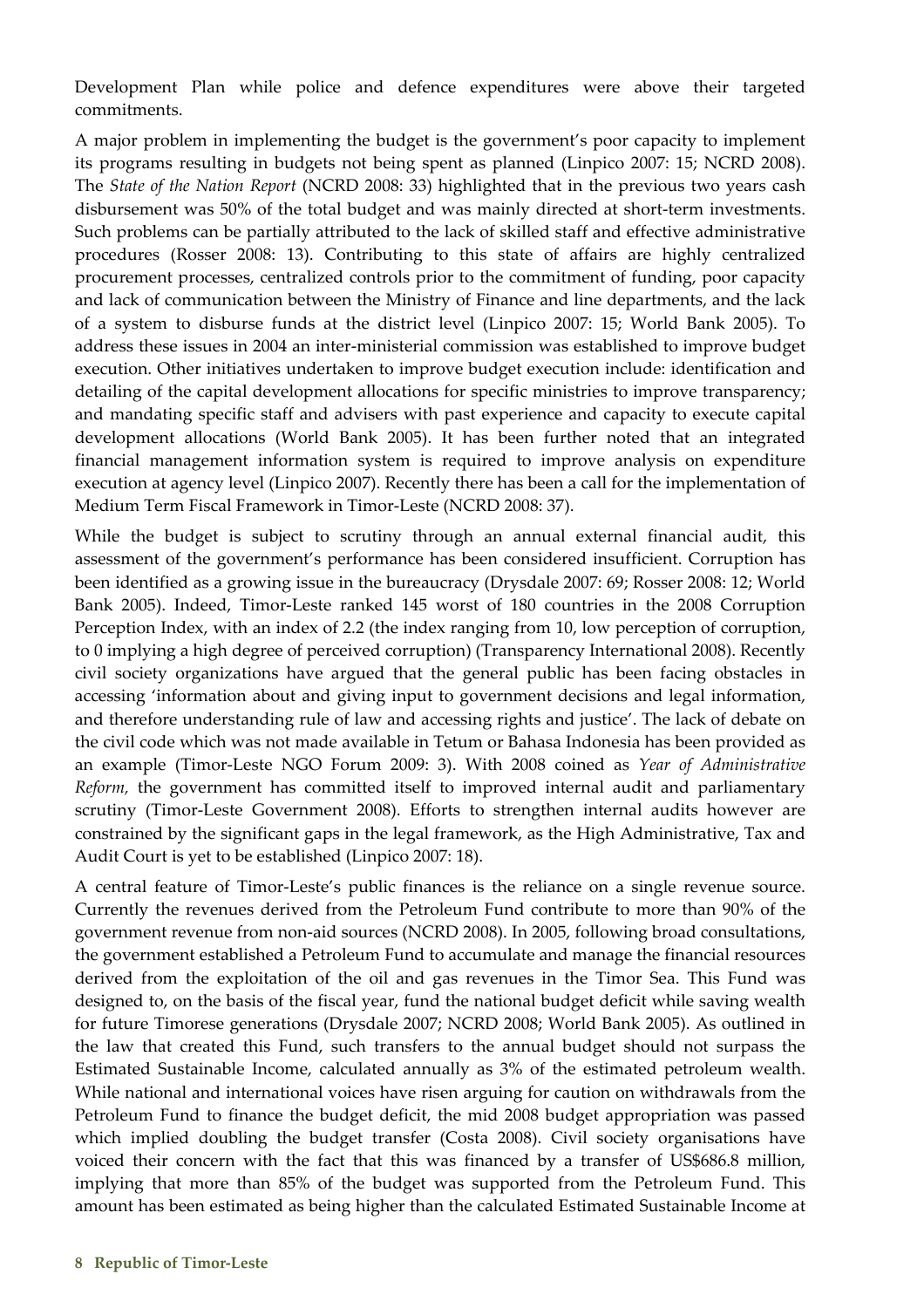US\$ 396.1 million (Lao Hamutuk 2008). In 2009 civil society organisations drew attention to the fact that the 2009 budget was also funded by a resource allocation from the Petroleum Fund at a higher level than the Estimated Sustainable Income arguing that this would led to 'bringing the "resource curse" to Timor‐Leste' (Scheiner 2009: 1).

Civil society, Parliament and media have been active in discussions on budget policies and processes, particularly with regards to the sustainable and transparent management of petroleum revenues. Civil society organisations have voiced their concerns with the increased draw on the Petroleum Fund and poor discussion on policymaking (Lao Hamutuk 2008). As recently as early 2009, local and international NGOs released a statement, as part of the Development Partners meeting, encouraging the government to be conservative with spending and focus on sustainability (Timor‐Leste NGO Forum 2009). Budget issues have in fact been increasingly subject to analysis. Demonstrations in the streets were recorded in 2008 over the mid-term budget discussions over perceived inappropriate budget allocations and claims of corruption (Costa 2008). However Drysdale (2007) has noted that the capacity to engage in monitoring the management of the petroleum revenues is limited to a few organisations and individuals.

## **4 Gender‐responsive budgeting**

Some initial work has been done by the Timor-Leste government to make gender-responsive budgeting (GRB) part of its gender mainstreaming strategy. This has taken the form of establishing an institutional framework for undertaking GRB work and providing awareness raising and training opportunities.

Gender equality and the empowerment of women are embedded in the National Development Plan 2002‐2007 (NDP), with gender mainstreaming identified as being integral to the national development strategy (Timor‐Leste Planning Commission 2002). The national women's machinery of government has argued that for the gender commitments in the NDP to be reflected in the budget, funds will need to be allocated to gender‐specific initiatives and capacity strengthening in implementing gender mainstreaming. It was proposed that each Ministry should allocate around 5% of its budget to mainstream gender in its activities including the implementation of gender specific initiatives (SEPI 2007: 84). This approach, drawing from international experience, was not pursued by the government.

The government's commitment to GRB has been further outlined in the 2008 budget papers with a short Gender Statement. The 2008 Gender Statement indicates that the government, through the program of SEPI, will develop an 'integrated Whole of State Policy for Women in 2008 and that the government intends to initiate a gender approach to the formulation of the second National Development Plan and the 2009 Budget' (Timor‐Leste Ministry of Finance 2008: 34). Further, the Statement specifies:

'As training and awareness develop, the Gender Aware Budget Statement will form part of the Budget documentation. Gender equality will also be integrated into Ministry Annual action Plans and performance indicators' (Timor‐Leste Ministry of Finance 2008: 34).

This was followed by an agreement signed by representatives of government, Parliament and civil society on 8 March 2008, confirming their commitment to collaborate on the implementation of gender-responsive budgeting. On the same day, the Prime-Minister reaffirmed the government's commitment to increasing allocations to gender specific initiatives and implementing a gender‐responsive budget. During the approval process of the 2009 budget, which included a short Gender Statement, the National Parliament inquired into progress made in implementing the GRB. It recommended that the government mainstream gender in the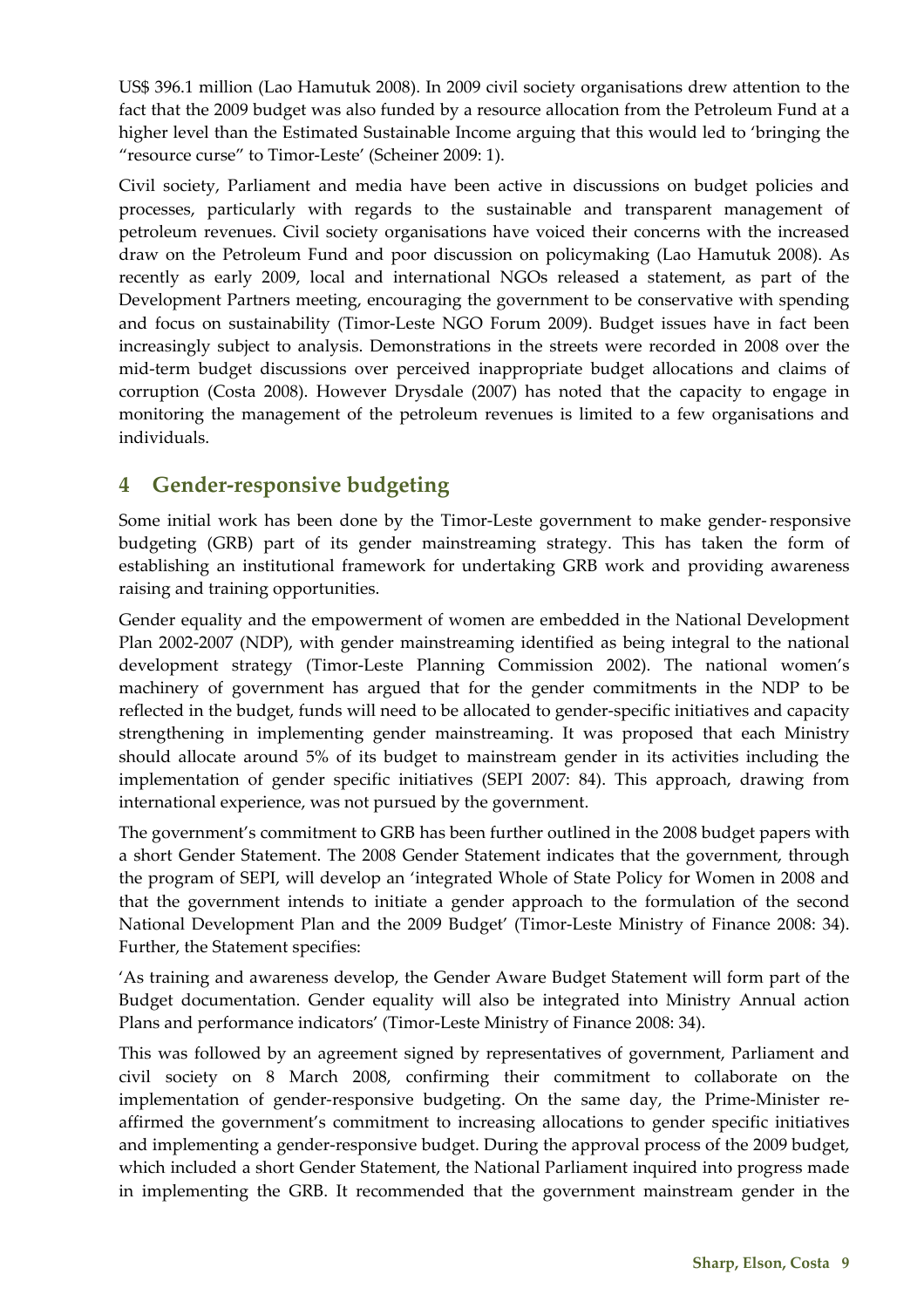budget process and argued for the incorporation of gender issues in annual Ministry action plans and related indicators to enable the Parliament to scrutinize progress.

In July 2009 the national Parliament approved a resolution (no. 28/II) requiring gender mainstreaming in the budget. The aim is to increase the engagement of women in the development process. This resolution was led by the Parliament Women's Caucus (email communication with representatives from donor community 20/08/09).

Gender awareness training was made available throughout 2003‐04 to trainers, gender focal points and senior staff in the Ministry of Finance and Planning to overcome the lack of technical skills in gender analysis in the planning process. This training aimed 'to improve capacity to analyze budgets and policies from a gender perspective and to integrate gender into policy development' (SEPI 2007: 84; email communication with consultant 01/07/09). To support the planning process through the Sector Investment Programs (mentioned above), the government established sector working groups which included a permanent representative of the national women's machinery (SEPI 2007). It has been noted by government officials that, at the time, some progress was achieved in integrating gender issues in the AAPs and the SIPs.

However a combination of factors prevented the sustainability of progress in gender mainstreaming in the planning process. These included a lack of skills within the women's machinery and in the Ministry of Finance to monitor and support the Ministries in their efforts, and the 2006 crisis (communication with government officials 2008). Additional constraints have been brought to light such as a lack of analysis of the data collected to support policy-decisions (SEPI 2007: 77). Currently, the Secretary of State for Promotion of Equality (SEPI) is assessing possibilities to implement GRB 'but without clear and integrated systems for needs assessment, planning and budgeting, this will be difficult to implement' (Nelson 2008: 58).

With support from donor agencies including UNDP and UNIFEM, members of Parliament have also benefited from policy advice on how to ensure scrutiny of the budget through a gender lens (Johnston and Stanislaus 2008). In March 2005 the United Nations assisted Parliament with reporting on treaties and gender analysis of budget submissions (SEPI 2007). Recently a gender resource centre was established in the Parliament with donor support and the guarantee that it would be integrated into the Parliament's core business. This center provides support to the members of Parliament across a range of areas (communication with representatives from the donor community 26/01/09). Commentators have argued that the fact that gender issues were discussed during the 2008 budget approval process in the Parliament, was a result of the advisory support provided by the United Nations (Johnston and Stanislaus 2008).

In 2008 further GRB training was delivered, under the leadership of the SEPI and with AusAID support, to gender focal points across ministries and to planning and budget Directors in key Ministries. The Ministry of Justice advisors and key NGOs participated in a training initiative on the implementation of the domestic violence (DV) law, drawing from the GRB approach. This training, supported by AusAID, included analysis of the budget processes and its key actors, service delivery outlined in the proposed domestic violence law and costing to support the implementation of the domestic violence law. The government has informed the general public of its initiatives on GRB by engaging the media in its work.

In late 2008 UNIFEM and UNDP held, in partnership with SEPI and the parliament, a two-day training on GRB directed at members of parliament and a one‐day training program which engaged civil society. Assistance is also being provided to SEPI and Ministry of Finance for the preparation for the 2010 budget particularly in sectors that are implementing gender mainstreaming such as health, education, justice and social services (email communication with representative from donor community 04/05/2009). Further the World Bank is supporting the government to improve gender mainstreaming in the budget process focusing on education on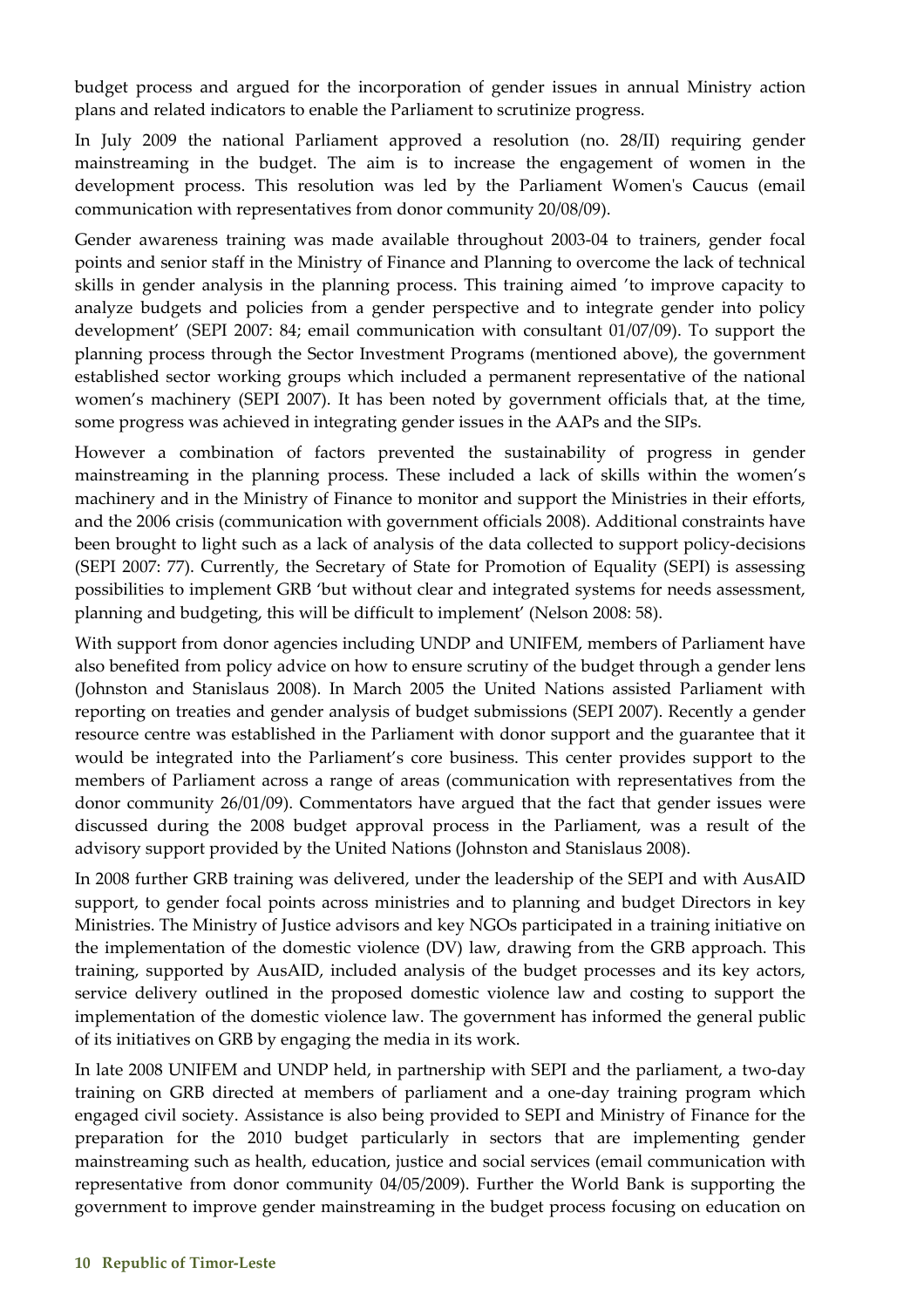health sectors (Nelson 2008). At the local level, both UNIFEM and UNCDF have been forging opportunities for further support, in particular on training on gender responsive budgeting and planning for women elected for the village (*suco*) councils and awareness raising on the potential of this approach directed at the village (*suco*) council representatives (communication with representatives from donor agencies 2008). In mid 2009 UNIFEM advertised for a national coordinator for GRB under the Spanish funded 3 year joint program 'Supporting Gender Equality and Women's Rights in Nation Building of Timor‐Leste'.

#### **References**

- Araujo, Mario (2004) '"Liberation for everyone, not just men" ‐ A case study of the Men's Association against violence' (AMKV) in Timor‐Leste' in Ruxton, Sandy (sd.) *Gender Equality and Men: Learning from Practice*. Oxfam Great Britain: Oxford.
- Asian Development Bank (ADB) and UNIFEM (2005) *Gender and Nation Building in Timor‐Leste. Country Gender Assessment*. Asian Development Bank: Manila. [www.adb.org/Documents/Reports/Country](http://www.adb.org/Documents/Reports/Country%E2%80%90Gender%E2%80%90Assessments/cga%E2%80%90timor%E2%80%90leste.pdf)‐Gender‐Assessments/cga‐timor‐leste.pdf (accessed 07/05/09).
- Bowles, Edith; Holford, Bryan; Wilson, Bu; Mousaco, Jose; Clark, Sam; Willis, Marcela; Anderson, Catherine; Wiederhofer, Ingo; Ender, Elke; Porter, Doug, Anderson, Catherine and Keogh, Paul (2008) *Timor‐Leste National Priorities 2008 – Independent peer review mission*. The World Bank: Dili.
- Costa, Monica (2008) *Gender analysis of revenue raising instruments in resource‐rich and fragile states: The case of the Petroleum Fund in Timor‐Leste*. Seventh Australian Society of Heterodox Economists Conference Proceedings. Society of Heterodox Economists (SHE): Sydney.
- Diamond, Nancy (2004) *Gender Assessment for USAID/Timor‐Leste Country Strategy Plan FY 2004‐2009*. DevTech Systems Inc. / USAID: Washington. www.usaid.gov/our\_work/cross-[cutting\\_programs/wid/pubs/ga\\_easttimor.pdf](http://www.usaid.gov/our_work/cross%E2%80%90cutting_programs/wid/pubs/ga_easttimor.pdf) (accessed 07/05/09).
- Drysdale, Jennifer (2007) *Sustainable development or resource curse? An exploration of Timor‐Leste's institutional choices* ‐ PhD Thesis. Australian National University: Canberra. [www.jenniferdrysdale.com/PhD.html](http://www.jenniferdrysdale.com/PhD.html) (accessed 07/05/09).
- Durand, Frederic (2006) *East Timor – A country at the crossroads of Asia and the Pacific*. Silkworm Books: Bangkok.
- Ellsberg, Mary; Bradley, Christine; Egan, Andrew and Haddad, Amy (2008) *Violence against women in Melanesia and East Timor – Building on global and regional promising approaches*. AusAID: Canberra.
- Hicks, David (2004) *Tetum – Ghosts and Kin: Fertility and Gender in East Timor* ‐ Second edition. Waveland Press Inc.: Illinois.
- Johnston, Niall and Stanislaus, Arusha (2008) *Mid‐Term Evaluation of the UNDP Timor‐Leste Parliamentary Project Strengthening Parliamentary Democracy in Timor‐Leste*. NORAD: Oslo. [www.norad.no/default.asp?V\\_ITEM\\_ID=12476](http://www.norad.no/default.asp?V_ITEM_ID=12476) ‐ 30k (accessed 07/05/09).
- Lao Hamutuk (2008) *RDTL doubles 2008 budget in mid‐year ‐ Later ruled unconstitutional (14 November 2008)*. Lao Hamutuk: Dili. <http://www.laohamutuk.org/econ/MYBU08/RDTLMYBU08.htm> (accessed 16/11/08).
- Linpico (2007) *Timor‐Leste Public Financial Management Performance Report,* Linpico. [www.ec.europa.eu/europeaid/what/economic](http://www.ec.europa.eu/europeaid/what/economic%E2%80%90support/public%E2%80%90finance/documents/timor_leste_en.pdf)‐support/public‐ finance[/documents/timor\\_leste\\_en.pdf](http://www.ec.europa.eu/europeaid/what/economic%E2%80%90support/public%E2%80%90finance/documents/timor_leste_en.pdf) (accessed 07/05/09).
- Lundahl, Mats and Sjöholm, Fredrik (2006) *Economic Development in Timor‐Leste 2000–2005*. Country Economic Report 2006:4. SIDA: Stockholm. [www.sida.se/sida/jsp/sida.jsp?d=118&a=24124&language=en\\_US](http://www.sida.se/sida/jsp/sida.jsp?d=118&a=24124&language=en_US) ‐ 19k (accessed 07/05/09).
- Nelson, Gayle (2008) *Gender Profiles of Asian Development Bank's Pacific Developing Member Countries*. Asian Development Bank.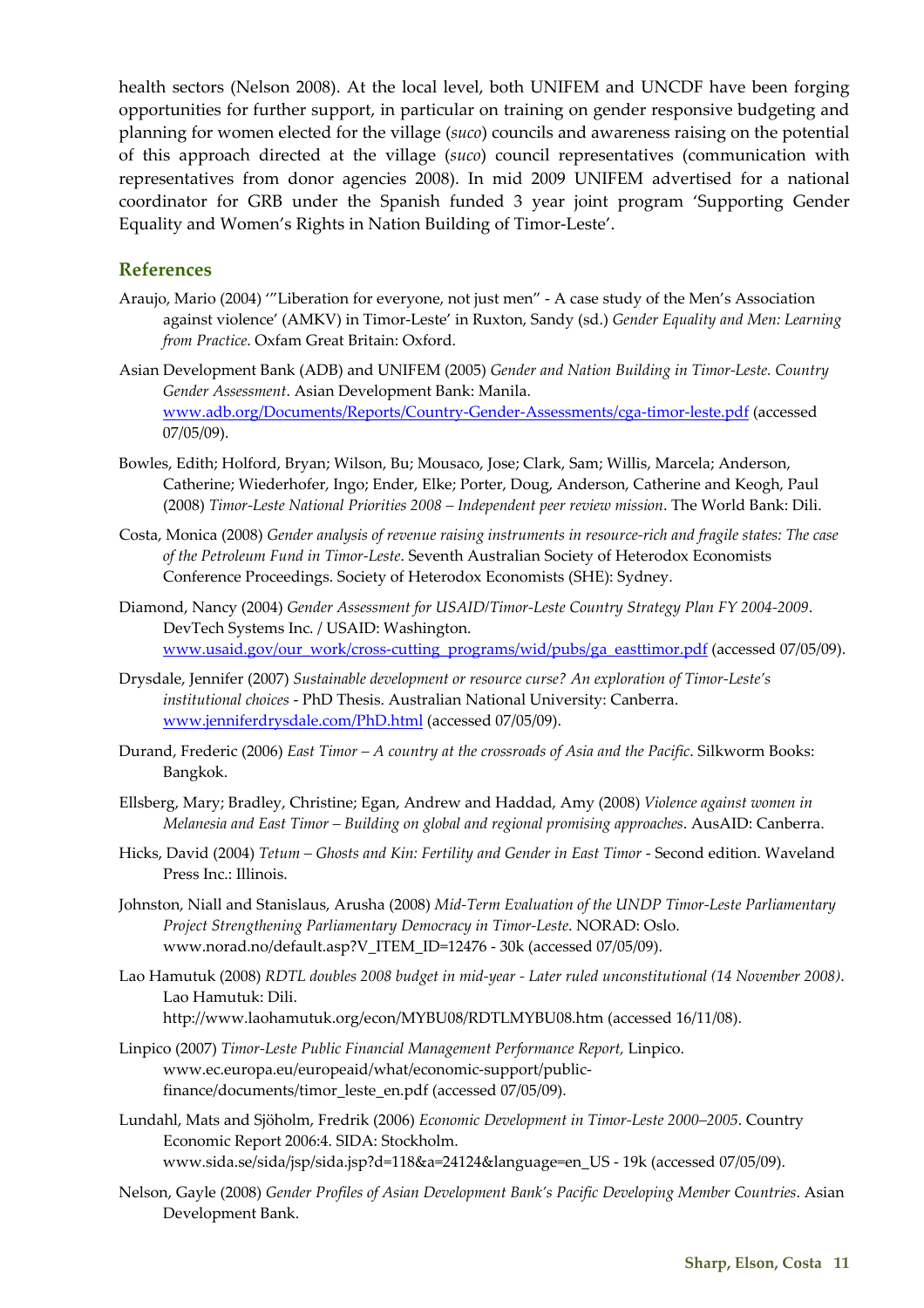- Ospina, Sofi (2008) *Participation of women in politics and decision‐making in Timor‐Leste: A recent history*. UNIFEM: Dili.
- Rosser, Andrew (2008) *Timor‐Leste's vulnerability to the resource curse: An assessment*. Paper presented to the 'Timor‐Leste: Security, Development and the Nation‐Building Agenda' conference, Finders University 19‐20 September 2008.
- Scheiner, Charles (2009) 'General State Budget 2009 ‐ Who does it benefit?'. Fokupers ‐ 26 January 2009. Fokupers: Dili.
- Timor Institute of Development Studies (TIDS) (2007) *Baseline Study on Feminization of Poverty in Timor‐ Leste – Deprivation of Women across Sectors*. SEPI, UNDP, EU and UNIFEM: Dili.
- Timor‐Leste Government (date unspecified) *Brief History of Timor‐Leste: A History*. Timor‐Leste Government: Dili. http://www.timor-[leste.gov.tl/AboutTimorleste/history.htm](http://www.timor%E2%80%90leste.gov.tl/AboutTimorleste/history.htm) (accessed 09/12/08).
- Timor‐Leste Government (2003) *Road Map – for the implementation of the NDP programs (Final Draft)*. Timor‐ Leste Government: Dili.
- Timor‐Leste Government (2008) *Working Together to Build the Foundations for Peace and Stability and Improve Livelihoods of Timorese Citizens ‐ 2008 National Priorities*. Timor‐Leste Government: Dili.
- Timor‐Leste Government and AusAID (2008) *A Balancing Act: Implementation of the Paris Declaration in* Timor-Leste - Background Paper for the Third High Level Forum on Aid Effectiveness - Roundtable 7: Aid *Effectiveness in Situations of Fragility and Conflict ‐ Session 3: Improving the delivery of international assistance for the reduction of fragility and conflict*. AusAID: Canberra. [http://ode.ausaid.gov.au/publications/pdf/implementation\\_paris\\_decleration.pdf](http://ode.ausaid.gov.au/publications/pdf/implementation_paris_decleration.pdf) (01/07/09).
- Timor‐Leste Government and United Nations Country Team (UN) (2004) *Timor‐Leste Millennium Development Goals ‐ Report*. United Nations: Dili. [h](http://www.undg.org/archive_docs/5382-Timor-Leste_MDG_Report_2004_-_Timor-Leste_MDG_Report.pdf)[ttp://www.undg.org/archive\\_docs/5382](http://www.undg.org/archive_docs/5382%E2%80%90Timor%E2%80%90Leste_MDG_Report_2004_%E2%80%90_Timor%E2%80%90Leste_MDG_Report.pdf)-Timor-Leste\_MDG\_Report\_2004\_-\_Timor-[Leste\\_MDG\\_Report.pdf](http://www.undg.org/archive_docs/5382%E2%80%90Timor%E2%80%90Leste_MDG_Report_2004_%E2%80%90_Timor%E2%80%90Leste_MDG_Report.pdf) (accessed 01/07/09).
- Timor‐Leste Government and United Nations Country Team (UN) (2009) *2009 The Millennium Development Goals ‐ Timor‐Leste*. United Nations: Dili. [http://www.tl.undp.org/MDGs/MDGs\\_File/UNDP\\_MDGReport\\_Final.pdf](http://www.tl.undp.org/MDGs/MDGs_File/UNDP_MDGReport_Final.pdf) (accessed 01/07/09).
- Timor‐Leste Ministry of Finance (2008) *General budget of the state 2008*. Timor‐Leste Government: Dili. <http://www.mof.gov.tl/en/sf/DB/Default.htm> (accessed 02/07/09).
- Timor‐Leste National Commission for Research and Development (NCRD) (2008) *State of the Nation Report – Volume I and II Macroeconomic management and fiscal policy and thematic reports*. Timor‐Leste Government: Dili.
- Timor‐Leste Non‐Governmental Organisations Forum (NGO Forum) (2009) *Statement by NGOs ‐ Timor‐ Leste and Development Partners' Meeting (3 April 2009)*. Timor‐Leste NGO Forum: Dili. [www.laohamutuk.org](http://www.laohamutuk.org) (accessed 12/05/09).
- Timor‐Leste Planning Commission (2002) *National Development Plan 2002‐2007*. Timor‐Leste Government: Dili.
- Timor‐Leste Secretary of State for Promotion of Equality (SEPI) (2007) *Relatorio Inicial – Convencao sobre a Eliminacao de todas as formas de discriminacao contra as mulheres* (CEDAW). Timor‐Leste Government: Dili.
- Transparency International (2008) *Corruption perception index*. Transparency International: Berlin. [http://www.transparency.org/policy\\_research/surveys\\_indices/cpi/2008](http://www.transparency.org/policy_research/surveys_indices/cpi/2008) (accessed 17-04-2009).
- Trembath, Anne and Grenfell, Damian (2007) *Mapping the pursuit of gender equality – Non‐Government and international agency activity in Timor‐Leste*. Globalism Institute ‐ RMIT: Melbourne. http://www.timor-[leste.org/gender.html](http://www.timor-leste.org/gender.html) (accessed 07/05/09).